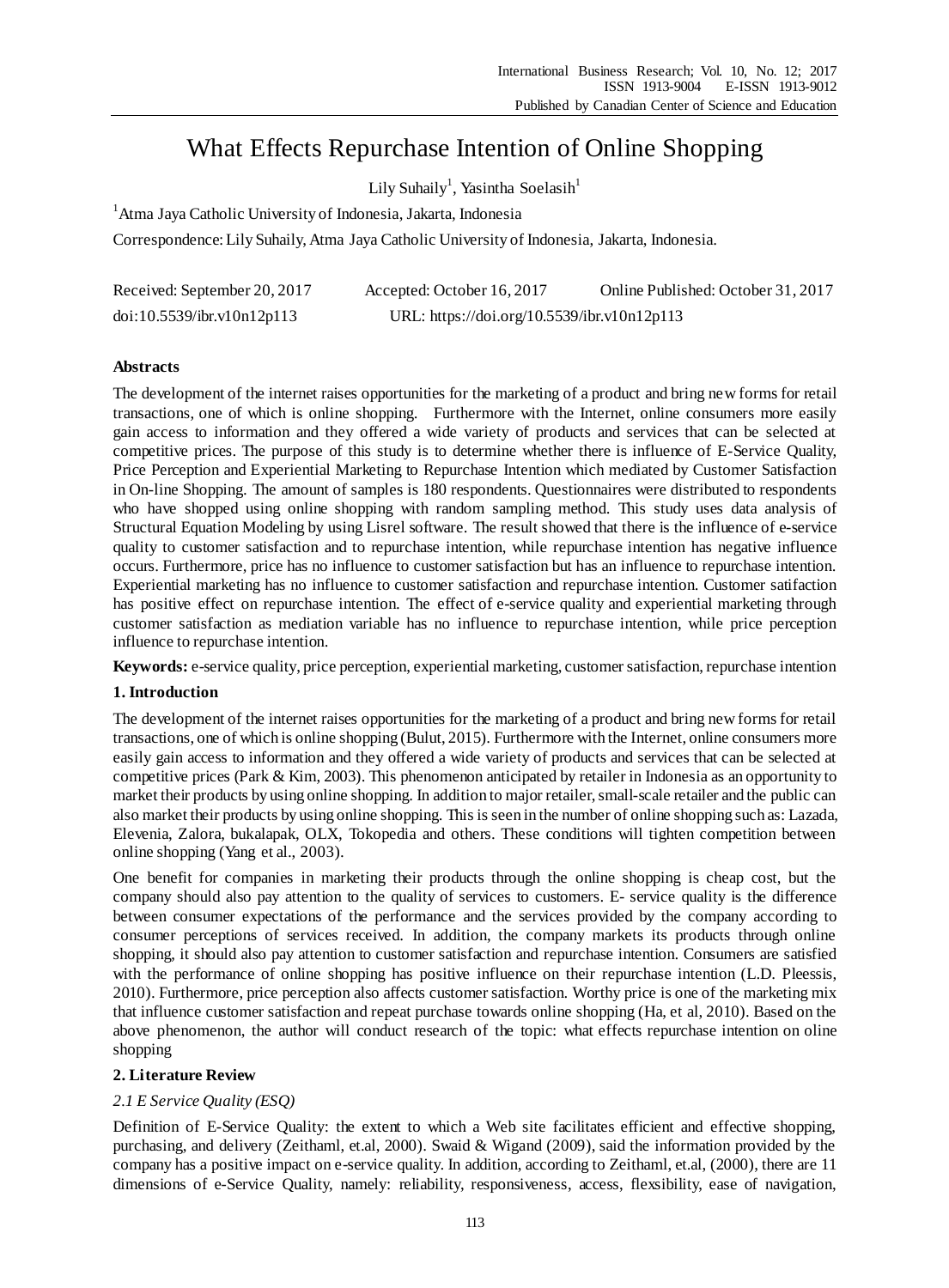efficiency, assurance/trust, security/privacy, price knowledge, site aesthetics and customization/personalization. The works of Yang & Tsai (2007), and Jain & Kumar (2011) utilizing E-SERQUAL in measuring quality of B2C websites indicated that the instrument is highly reliable in predicting how online shoppers" evaluate quality of retailers" websites.

# *2.2 E-Service Quality Infuence Customer Satisfaction*

E-SQ literature focuses on the influence of E-SQ on a number of variables, and positive and significant links have been found between E-SQ and variables satisfaction (Zeglat, Shrafat & Al-Smadi, 2016), Than & Grandon (2002), Wolfinbarger & Gilly (2003). According to Wang & Lo, 2002; Kim et al., 2004; Turel & Serenko, 2006; Wang & Liao, 2007; Shin & Kim, 2008; Kuo et al., 2009; Lai et al., 2009), there is e-service quality influences customer satisfaction.

H1: There is the influences of E-Service Quality to Customer Satisfaction

# *2.3 Price Perception (PP)*

Chih (2012) suggests that perception of the price of products at online shopping, are: consumers trust the quality of products offered in accordance with the price offered, the manufacturer gives discounts for products marketed when compared with competitor prices, the prices charged by manufacturers reasonable, overall consumers are satisfied with the price of the product, consumers will consider information from experts of the price of the product to be purchased. In addition, according to Feick & Lind (1987), attributes the perception of prices in online shopping is: in general the price of an expensive product reflects the high quality of products, buying products with brands that most expensive price, making consumers feel classy. Marketing literature described price perception as an important factor for customer satisfaction because customers always refer to price when assessing product and service value (Fornell, et.al.1992).

## *2.4 Price Perception Influence Customer Satisfaction*

Peatti & Peters (1997) stating that the match price perception by online consumers will influence them to make a repeat purchase. Furthermore, the perception of price is also affected customer satisfaction. Worthy price is one of the marketing mix that influence customer satisfaction and repurchase intention towards online shopping (Ha, et al, 2010).

## H2: There is the influences of Price Perception to Customer Satisfaction

# *2.5 Experiential Marketing (EM)*

Experiential marketing is an extension of traditional marketing that integrates a variety of methods, concepts and media used for marketing campaigns which appeals consumers to engage the value products offered by manufacturers. Maghnati et al. (2012) states that experiential marketing is not only seen from the functions of products and services, but can affect people's emotions and stimuli. According to Schmith (1999), experiential marketing consists of: sense, feel, think, act and relate. Barrett, Mesquita, Ochsner & Cross (2007) argued that the subject can experience the object in a variety of ways, including sensorially, emotionally, intellectually, imaginatively, physically, socially, and spiritually

## *2.6 Experiential Marketing Influence Customer Satisfaction*

Indrawati & Fatharani (2016) states Experiential Marketing has a simultaneous significant effect towards Customer Satisfaction. The experiential process is the act of experiencing the object by the subject. Lee Ming-Sing, et.al. (2010) said that experiential marketing has significantly positive effect on customer satisfaction.

H3: There is the influences of Experiential Marketing to Customer Satisfaction

# *2.7 Customer Satisfaction (CS)*

According to Kotler & Keller (2012), satisfaction is derived from a comparison of product or services performance perceived by customer and the customers' expectation on the product or services. Tianxiang & Chunlin Liu Sheng (2010), indicate consumer satisfaction indicators such as consumers: are satisfied with the online shopping experience, feel wise use online shopping, satisfied that the use of online shopping can satisfy their request, in general consumers think that the decision to make a purchase through online shopping is right. Kotler (2010) suggest, consumers are satisfied: they will make repeat purchases, increasing the desire to make purchases online (L.D. Pleessis, 2010). Consumers are satisfied with decisions they make a purchase through online shopping, and consumers are happy to make a purchase at online shopping.

## *2.8 Customer Satisfaction Influence Repurchase Intention*

According to Ibsan, E., et. al. (2016), there is a positive relationship between customer satisfaction and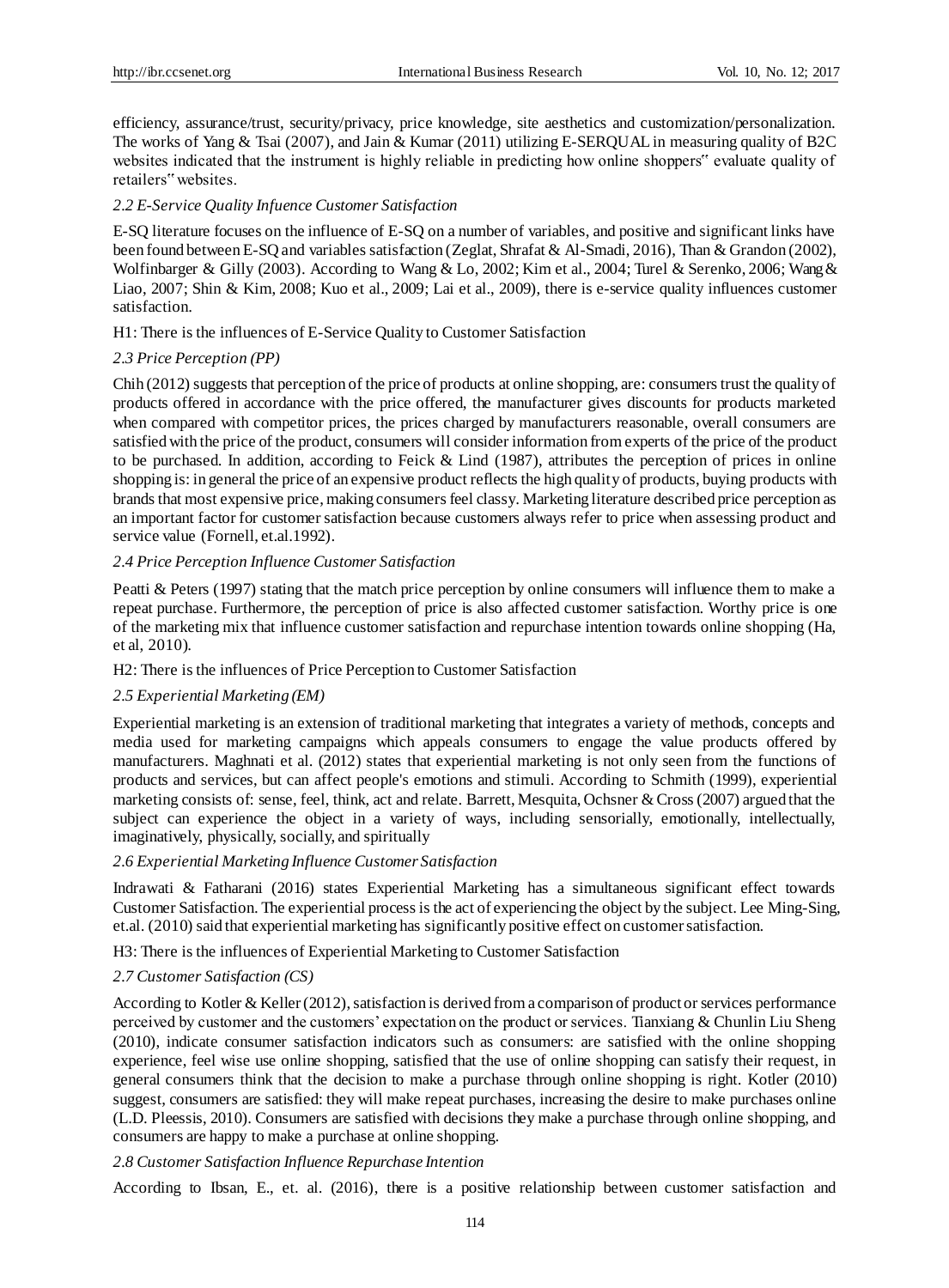repurchase intention. Consumers who are satisfied with the performance of online shopping has positive influence on their repurchase intention (L.D. Pleessis, 2010). Customer satisfaction has an important effect to increase the repurchase purchase intention (Santoso  $\&$  Aprianingsih, 2017).

H4: There is the influences of Customer Satisfaction to Repurchase Intention

#### *2.9 Repurchase Intention (RI)*

Repurchase intention is a positive attitude of consumers towards e-retailer that will generate repeat purchases (repeat buying behavior). Zhou et.al. (2009) & Kim et al, (2012), repurchase intention is that consumers are interested in making a purchase by using online shopping, consumer online shopping will be revisited in the future and consumers are interested in to recommend online shopping because they also use online shopping.

*2.10 E-Service Quality Influence Repurchase Intention* 

Kim et al. (2012) stating that e-service quality significantly affects customer repurchase intention.

H5: There is the influence of E-Service Quality to Repurchase Intention

*2.11 Price Perception Influence Repurchase Intention*

Thus, price fairness research suggests a positive relationship between perceived price and repurchase intentions (Garbarino & Maxwell 2010; Grewaletal.2004; Xia & Monroe 2010)

H6: There is the influences of Price Perception to Repurchase Intention

*2.12 Experiential Marketing Influence Repurchase Intentention*

Experiential marketing had impacts on repurchase intention (Razi & Lajevardi, 2016)

H7: There is the influences of Experiential Marketing to Repurchase Intention

H8: There are the influence of E-Service Quality, Price Perception and Experiential Marketing to Repuchase Intention mediated by Customer Satisfaction



Figure 1. Research model

#### **3. Methodology**

In the data collection, the population in this study is unknown, therefore the number of samples used can be calculated from the variables or indicators used. Hair, et al. (2006, 373) gives information that in unknown population in calculating the sample can be based on the indicators studied multiplied at least 5 and maximum 10. Therefore in this study the number of samples used as many as 180 respondents. Questionnaires were distributed to respondents who have shopped using online shopping, with random sampling method. This study uses data analysis of Serqual Equation Modeling by using Lisrel software to see the effect of E-Service Quality, Price Perception, Experiential Marketing to Repurchase Intention mediated by Customer Satisfaction on On-line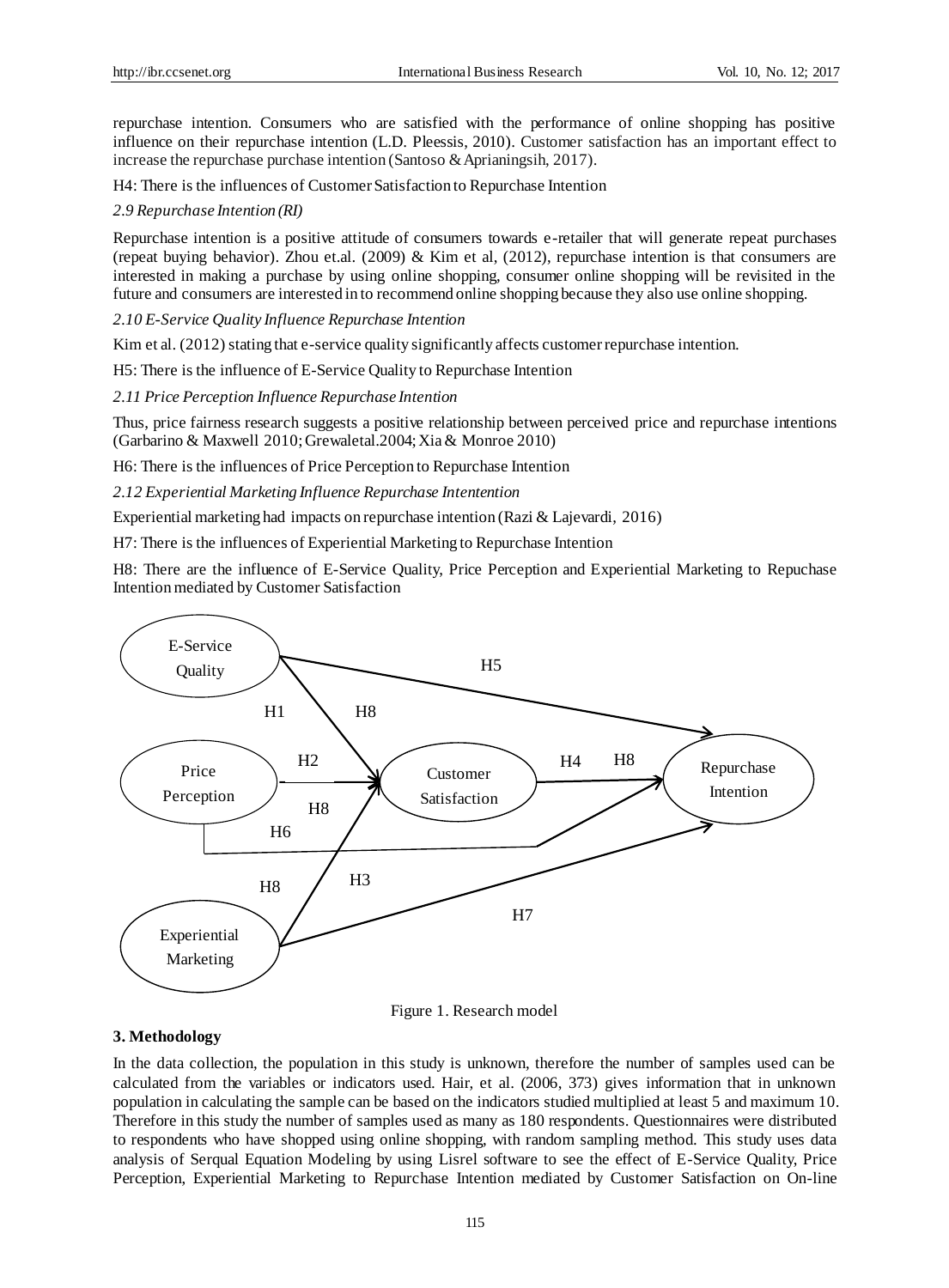### Shopping.

To test the instrument then tested the validity and reliability. After that to test the validity and reliability use structural equation modeling. The validity test results are shown in table 1.

Table 1. Test results validity

| <b>Indicators</b> | <b>E</b> Service Quality | <b>Price Perception</b> | <b>Experiential</b><br><b>Marketing</b> | Customer<br><b>Satisfaction</b> | Repurchase<br><b>Intention</b> |
|-------------------|--------------------------|-------------------------|-----------------------------------------|---------------------------------|--------------------------------|
| ESQ1              | 0.544                    |                         |                                         |                                 |                                |
| ESQ <sub>2</sub>  | 0.706                    |                         |                                         |                                 |                                |
| ESQ3              | 0.723                    |                         |                                         |                                 |                                |
| ESQ4              | 0.639                    |                         |                                         |                                 |                                |
| ESQ <sub>5</sub>  | 0.527                    |                         |                                         |                                 |                                |
| ESQ <sub>6</sub>  | 0.535                    |                         |                                         |                                 |                                |
| ESQ7              | 0.759                    |                         |                                         |                                 |                                |
| ESQ8              | 0.684                    |                         |                                         |                                 |                                |
| ESQ9              | 0.791                    |                         |                                         |                                 |                                |
| ESQ10             | 0.742                    |                         |                                         |                                 |                                |
| ESQ11             | 0.579                    |                         |                                         |                                 |                                |
| ESQ12             | 0.687                    |                         |                                         |                                 |                                |
| ESQ13             | 0.585                    |                         |                                         |                                 |                                |
| ESQ14             | 0.683                    |                         |                                         |                                 |                                |
| PP <sub>1</sub>   |                          | 0.645                   |                                         |                                 |                                |
| PP <sub>2</sub>   |                          | 0.808                   |                                         |                                 |                                |
| PP3               |                          | 0.610                   |                                         |                                 |                                |
| PP4               |                          | 0.649                   |                                         |                                 |                                |
| EM1               |                          |                         | 0.780                                   |                                 |                                |
| EM <sub>2</sub>   |                          |                         | 0.789                                   |                                 |                                |
| EM3               |                          |                         | 0.552                                   |                                 |                                |
| EM4               |                          |                         | 0.787                                   |                                 |                                |
| EM <sub>5</sub>   |                          |                         | 0.851                                   |                                 |                                |
| EM <sub>6</sub>   |                          |                         | 0.690                                   |                                 |                                |
| CS <sub>1</sub>   |                          |                         |                                         | 0.686                           |                                |
| CS <sub>2</sub>   |                          |                         |                                         | 0.668                           |                                |
| CS <sub>3</sub>   |                          |                         |                                         | 0.778                           |                                |
| CS4               |                          |                         |                                         | 0.769                           |                                |
| CS5               |                          |                         |                                         | 0.751                           |                                |
| CS <sub>6</sub>   |                          |                         |                                         | 0.721                           |                                |
| CS7               |                          |                         |                                         | 0.761                           |                                |
| RI1               |                          |                         |                                         |                                 | 0.870                          |
| RI2               |                          |                         |                                         |                                 | 0.857                          |
| RI3               |                          |                         |                                         |                                 | 0.609                          |

Table 1 shows that the value of each indicator in the form of a variable above 0.5, meaning that these indicators can form a variable. In the variable E service quality, the largest indicator value is ESQ 9, it means that clear information is needed by consumers in buying products online. For the largest variable price perception is PP2, it means that the whole consumers are satisfied with the price set on the online shop. In experiential marketing variables, the largest indicator is EM5, meaning that it needs to bring up positive consumer behavior towards the website so that they will make an online purchase.

Variable customer satisfaction is formed by indicator CS3 which has the greatest value, meaning that in general consumers think that the decision to make purchases through online shopping is appropriate. On the variable experiential marketing the biggest indicator is EM5, meaning that it needs to bring up positive consumer behavior towards the website therefore they will make an online purchase. Variable customer satisfaction is formed by indicator CS3 which has the greatest value, meaning that in general consumers think that the decision to make purchases through online shopping is appropriate. In variable repurchase intention, indicator that has the biggest value is RI1, meaning consumers are interested to make another purchase by using online shopping. In test reliability then used construct reliability. Seen at table 2.

Table 2. Reliability Test Results

| Variable               | Reliability |
|------------------------|-------------|
| E- service quality     | 0.915       |
| Price perception       | 0.731       |
| Experiential marketing | 0.848       |
| Customer satisfaction  | 0.848       |
| Repurchase intention   | 0.766       |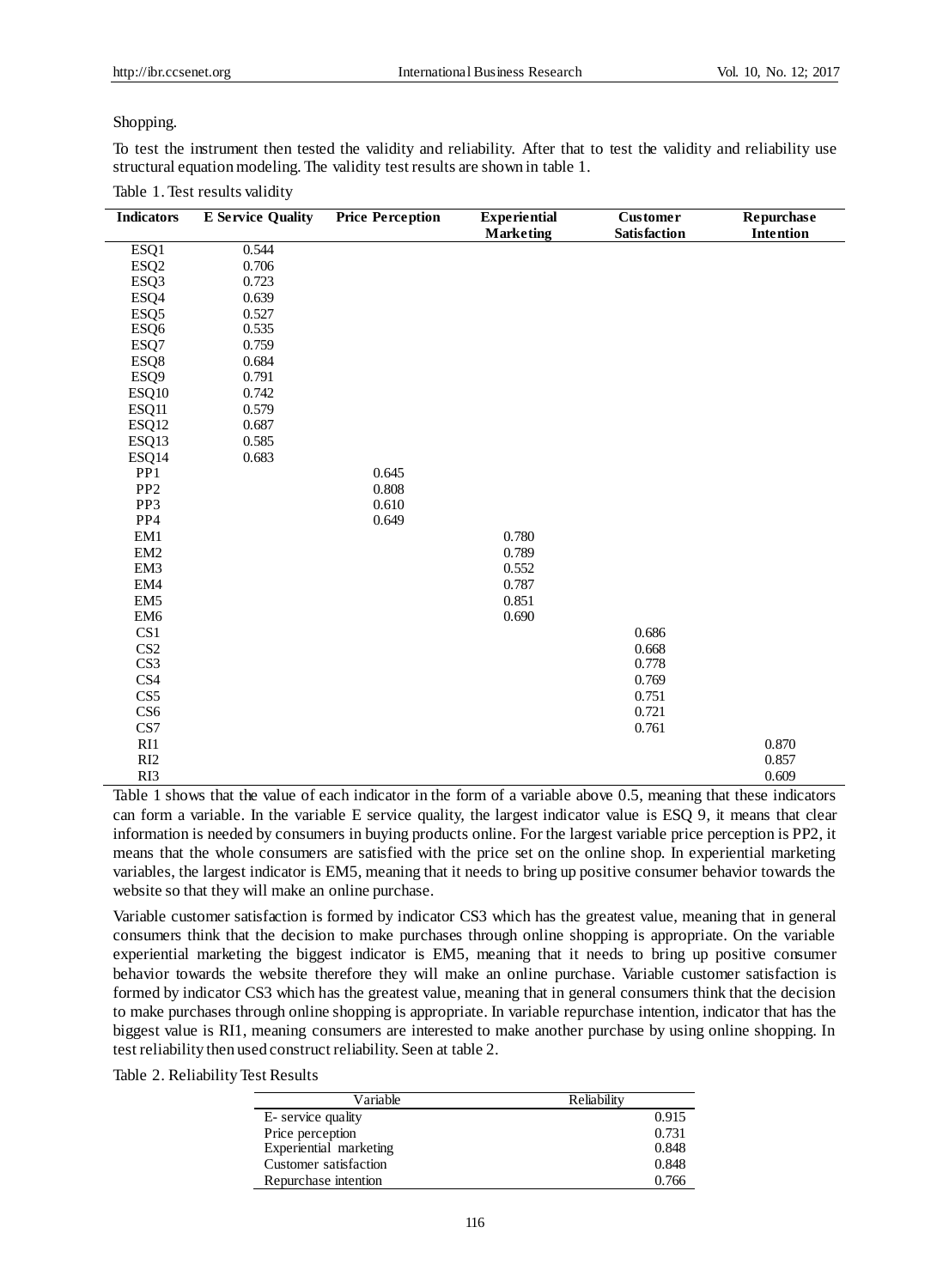The cut-off rate of construct reliability 0.6 is quite good (Bagozzi; Yi, 1988). Construct reliability test results show that all variables have values above 0.6 means that each indicator can form variables.

After tested the validity and reliability then tested the model. The model test results are shown in table3.

Table 3. Model test results

| <b>Fit Measure</b>            | <b>Good Fit</b>                                          | <b>Acceptable Fit</b>                                   | <b>Estimated</b>          |  |
|-------------------------------|----------------------------------------------------------|---------------------------------------------------------|---------------------------|--|
| $\chi^2$ (Chi-square)         | $0 \leq \chi^2 \leq 2df$                                 | $2df \leq \chi^2 \leq 3df$                              | $\gamma^2 = 1320.87$      |  |
| <i>p</i> value<br>$\chi^2/df$ | 0.05 < p < 1.00<br>$0 \leq \chi^2/df \leq 2$             | $0.01 \le p \le 0.05$<br>$2 < \gamma^2/df \leq 3$       | $p$ -value = 0.00<br>2.37 |  |
| <b>RMSEA</b>                  | $0 \leq$ RMSEA $\leq 0.05$                               | $0.05 \leq$ RMSEA $\leq 0.08$                           | 0.08                      |  |
| <b>SRMR</b>                   | $0 \leq$ SRMR $\leq 0.05$                                | $0.05 \leq$ SRMR $\leq 0.10$                            | 0.06                      |  |
| <b>NFI</b>                    | $0.95 \leq NFI \leq 1.00$                                | $0.90 \leq NFI \leq 0.95$                               | 0.94                      |  |
| <b>NNFI</b><br><b>CFI</b>     | $0.97 \leq NNFI \leq 1.00$                               | $0.95 \leq NNFI \leq 0.97$<br>$0.95 \leq CFI \leq 0.97$ | 0.96<br>0.96              |  |
| GFI                           | $0.97 \leq CFI \leq 1.00$<br>$0.95 \leq$ GFI $\leq 1.00$ | $0.90 \leq$ GFI $\leq 0.95$                             | 0.70                      |  |
| AGFI                          | $0.90 \leq \text{AGFI} \leq 1.00$<br>close to GFI        | $0.85 \leq \text{AGFI} \leq 0.90$<br>close to GFI       | 0.65                      |  |

Source: Engel, Moosbrugger, Muller (2003). Evaluating the Fit of Structural Equation Models: Tests of Significance and Descriptive Goodness-of-Fit Measures and estimated

The model test results show that χ2/df, RMSEA, SRMR, NFI, NNFI and CFI at aceptable fit level, meaning that the model can be used in this study.

#### **4. Analysis and Result**

The data obtained as many as 180 respondents. The results of the data are made characteristic respondent as follows:

Table 4. Characteristics of Respondents

| <b>Characteristics of Respondents</b> | Frequency      | Percentage |
|---------------------------------------|----------------|------------|
| Gender                                |                |            |
| Male                                  | 86             | 47.8       |
| Female                                | 94             | 52.2       |
| Total                                 | 180            | 100        |
| Age                                   |                |            |
| 18                                    | 6              | 3.3        |
| 19                                    | 32             | 17.8       |
| 20                                    | 40             | 22.2       |
| 21                                    | 43             | 23.9       |
| $22\,$                                | 31             | 17.2       |
| $23\,$                                | 13             | 7.2        |
| $24\,$                                | 5              | 2.8        |
| $25\,$                                | 6              | 3.3        |
| 28                                    |                | .6         |
| 33                                    | $\overline{c}$ | 1.1        |
| 38                                    |                | .6         |
| Total                                 | 180            | 100        |
| <b>Education</b>                      |                |            |
| <b>SMA</b>                            | 66             | 36.7       |
| Diploma                               | 10             | 5.6        |
| S1                                    | 104            | 57.8       |
| Total                                 | 180            | 100        |

The result of characteristic respondent shows that respondents both women and men prefer to shop online. Seen at the age of 19, 20, 21 and 22 years where they are millennial generation. This is seen at the level of education S1. Therefore shopping using online will they choose, because according to its characteristics.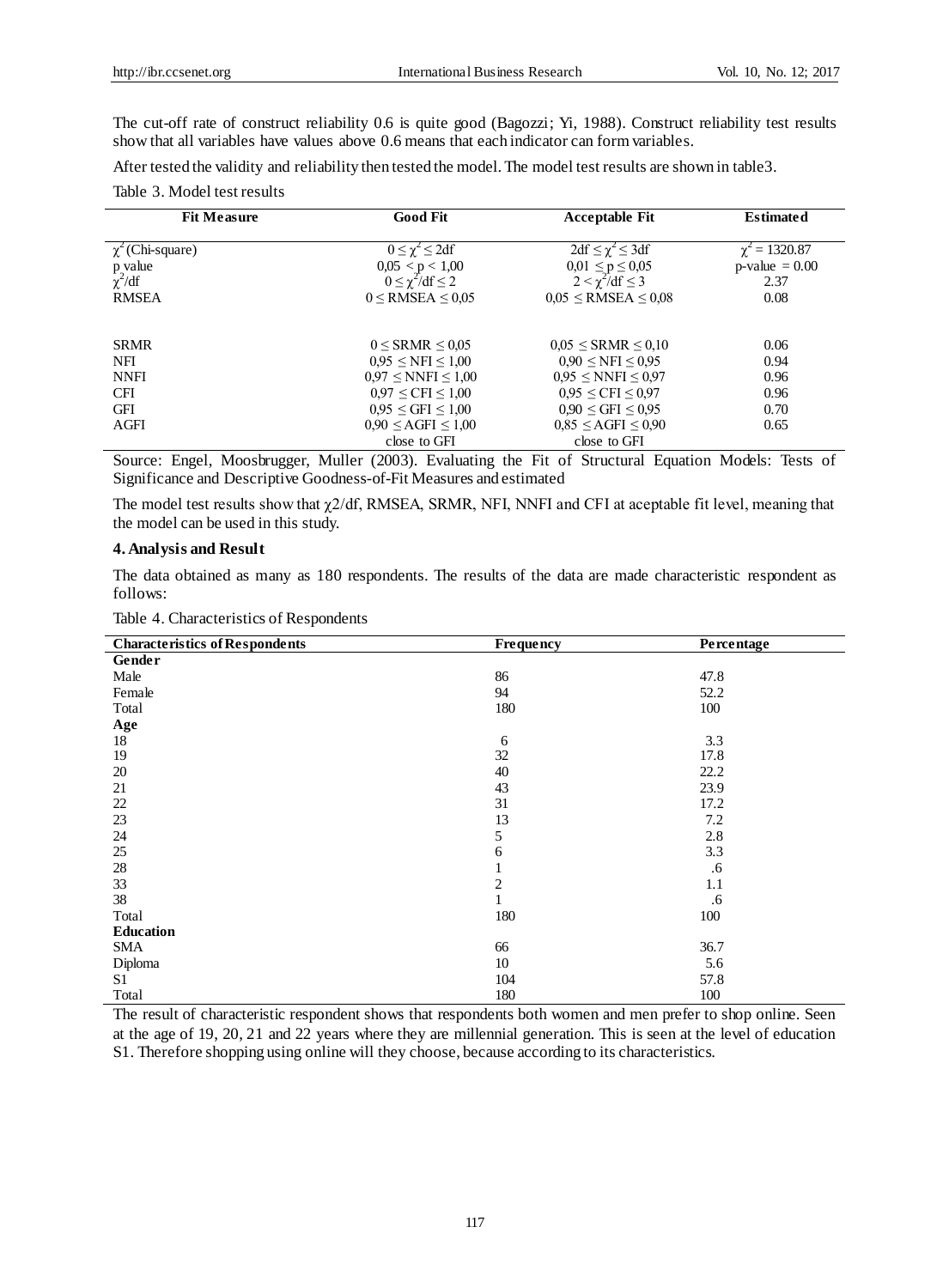| No.            | <b>Hypothesis</b>        | Path        | Value   | t-table | Results        | Conclusion                                              |
|----------------|--------------------------|-------------|---------|---------|----------------|---------------------------------------------------------|
|                |                          | Coefficient | - t     |         |                |                                                         |
| H1             | Effect e service quality | 0.37        | 3.20    | 1.96    | significant    | H1 accepted, there is influences between e              |
|                | to customer satisfaction |             |         |         |                | service quality to customer satisfaction                |
| H <sub>2</sub> | Effect price perception  | 0.34        | 1.60    | 1.96    | No.            | H <sub>2</sub> rejected, there is no influences between |
|                | to customer satisfaction |             |         |         | significant    | price perception to customer satisfaction               |
| H <sub>3</sub> | Effect experiential      | 0.23        | 1.30    | 1.96    | N <sub>0</sub> | H <sub>3</sub> rejected, there is no influences between |
|                | marketing to customer    |             |         |         | significant    | experiential marketing to customer                      |
|                | satisfaction             |             |         |         |                | satisfaction                                            |
| H4             | Effect customer          | 0.74        | 4.17    | 1.96    | significant    | H <sub>4</sub> accepted, there is influences between    |
|                | satisfaction to          |             |         |         |                | customer satisfaction to repurchase                     |
|                | repurchase intention     |             |         |         |                | intention                                               |
| H <sub>5</sub> | Effect e service quality | $-0.35$     | $-2.31$ | 1.96    | significant    | H <sub>5</sub> accepted, meaning there is influence     |
|                | to repurchase intention  |             |         |         |                | between e service quality to repurchase                 |
|                |                          |             |         |         |                | intention but have negative effect.                     |
|                |                          |             |         |         |                |                                                         |
| H <sub>6</sub> | Effect price perception  | 0.63        | 2.23    | 1.96    | significant    | H6 accepted, there is the influence between             |
|                | to repurchase intention  |             |         |         |                | Price perception to repurchase intention                |
|                |                          |             |         |         |                |                                                         |
| H7             | Effect experiential      | $-0.15$     | $-0.68$ | 1.96    | N <sub>0</sub> | H <sub>7</sub> rejected, there is no influences         |
|                | marketing to repurchase  |             |         |         | significant    | experiential marketing to repurchase                    |
|                | intention                |             |         |         |                | intention                                               |

#### Table 5. Hypothesis test results

On hypothesis test H1 and H5 hypothesis test shows that e-service quality has a positive influence to customer satisfaction and repurchase intention, while repurchase intention has negative influence occurs. The results of this study support to Wang & Lo, 2002; Kim et al., 2004; Turel & Serenko, 2006; Wang & Liao, 2007; Shin and Kim, 2008; Kuo et al., 2009; Lai et al., 2009) that suggest there is e-service quality influences customer satisfaction. Also support to Kim et al. (2012) stating that e-service quality significantly influences customer repurchase intention.

In the test of price perception hypothesis both H2 and H6, indicates that the price has no influence on customer satisfaction but has an influence on repurchase intention. This means that the price responding to the purchased product will lead to buy back to the consumer, but the price does not lead to customer satisfaction because satisfaction arising from e service quality.

In experiential marketing hypothesis test both H3 and H7, show that experiential marketing has no effect on customer satisfaction and repurchase intention. Consumers in making online purchases do not need any experiential marketing.

In the hypothesis test customer satisfaction (H4) show that customer satifaction has positive effect on repurchase intention, indicating that when consumers are satisfied it will make repeat purchase. Therefore, the satisfaction becomes the basis for consumers to make repeat purchases and satisfaction needs to be a concern for online shopping.

In the test of hypothesis 8, bring up the equation:

Repurchase intention =  $-0.067$  ESQ +  $0.88$  PP +  $0.02$  EM +  $0.28$  CS

| (0.12)  | $(0.31)$ $(0.25)$ |      | (0.18) |
|---------|-------------------|------|--------|
| $-0.43$ | 2.83              | 0.09 | 2.39   |

The result of hypothesis test 8 shows that the effect of e-service quality (ESQ) and experiential marketing (EM) through customer satisfaction (CS) as mediation variable has no effect on repurchase intention, while price perception (PP) has an effect on repurchase intention through customer satisfaction. These results are seen in Figure 2.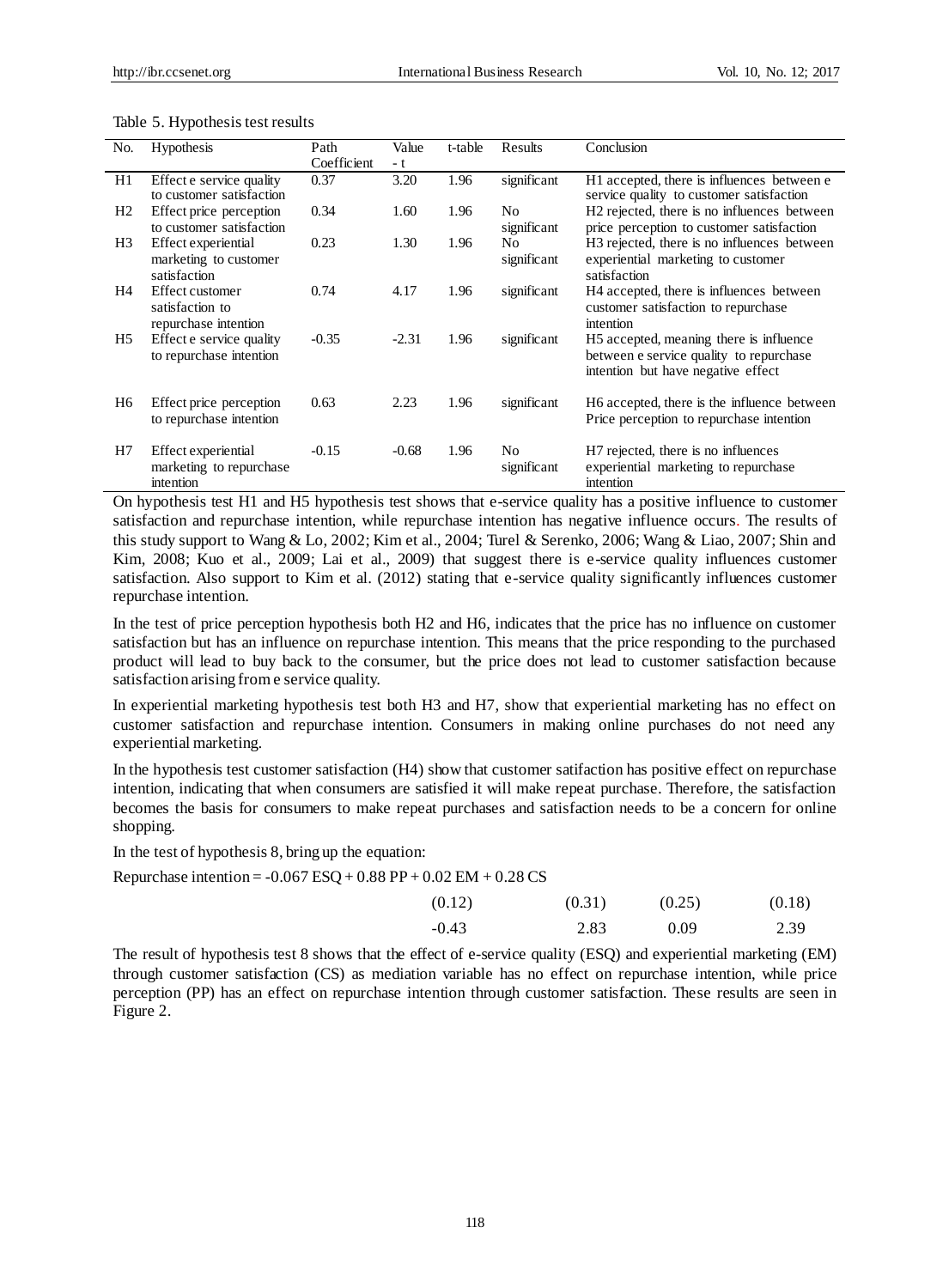

Chi-Square=1320.87, df=517, P-value=0.00000, RMSEA=0.093

#### Figure 2. Output Lisrel

#### **5. Discussion**

The result of researched by authors showed that e-service quality has a positive influence to customer satisfaction and repurchase intention, while repurchase intention has negative inflence occurs. These findings show that while e-service quality has an influence on repurchase intention, it shows the opposite direction, meaning that higher e-service quality causes lower repurchase intention, and vice versa.

It may be based that online purchasing e-service quality is not a major influence to repurchase intention, but there is other things that cause negative repurchase intention. Therefore, online sales service providers are not too concerned with e-service quality for repurchase intention. The results of this study appropriate to Wang  $&$  Lo, 2002; Kim et al., 2004; Turel & Serenko, 2006; Wang & Liao, 2007; Shin & Kim, 2008; Kuo et al., 2009; Lai et al., 2009) that suggest there is e-service quality influences customer satisfaction.

In addition, the results showed that the price perception has no influence to customer satisfaction but has an influence to repurchase intention. This means that the price responding to the purchased product will lead to repeate purchase, but the price does not lead to customer satisfaction because satisfaction arising from e-service quality. The result of this study appropriate to Garbarino & Maxwell (2010); Grewaletal (2004); Xia & Monroe (2010) that said, price fairness research suggests a positive influence of perceived price to repurchase intentions.

Hence, the results showed that experiential marketing has no effect on customer satisfaction and repurchase intention, because consumers in making online purchases do not need any experiential marketing. The result of this study not appropriate to Lee, Ming-Sing; Hsiou, Huey-Der; Yang, Ming-Fen (2010) that argue experiential marketing has significantly positive effect on customer satisfaction. Also the result of this study not appropriate to Razi & Lajevardi (2016) that stated experiential marketing had impacts on repurchase intention.

Next, the results showed that customer satifaction has positive effect on repurchase intention, indicating that when consumers are satisfied it will make a repeate purchase. Therefore, the satisfaction becomes the basis for consumers to make repeat purchases and satisfaction needs to be a concern for online shopping. The result of this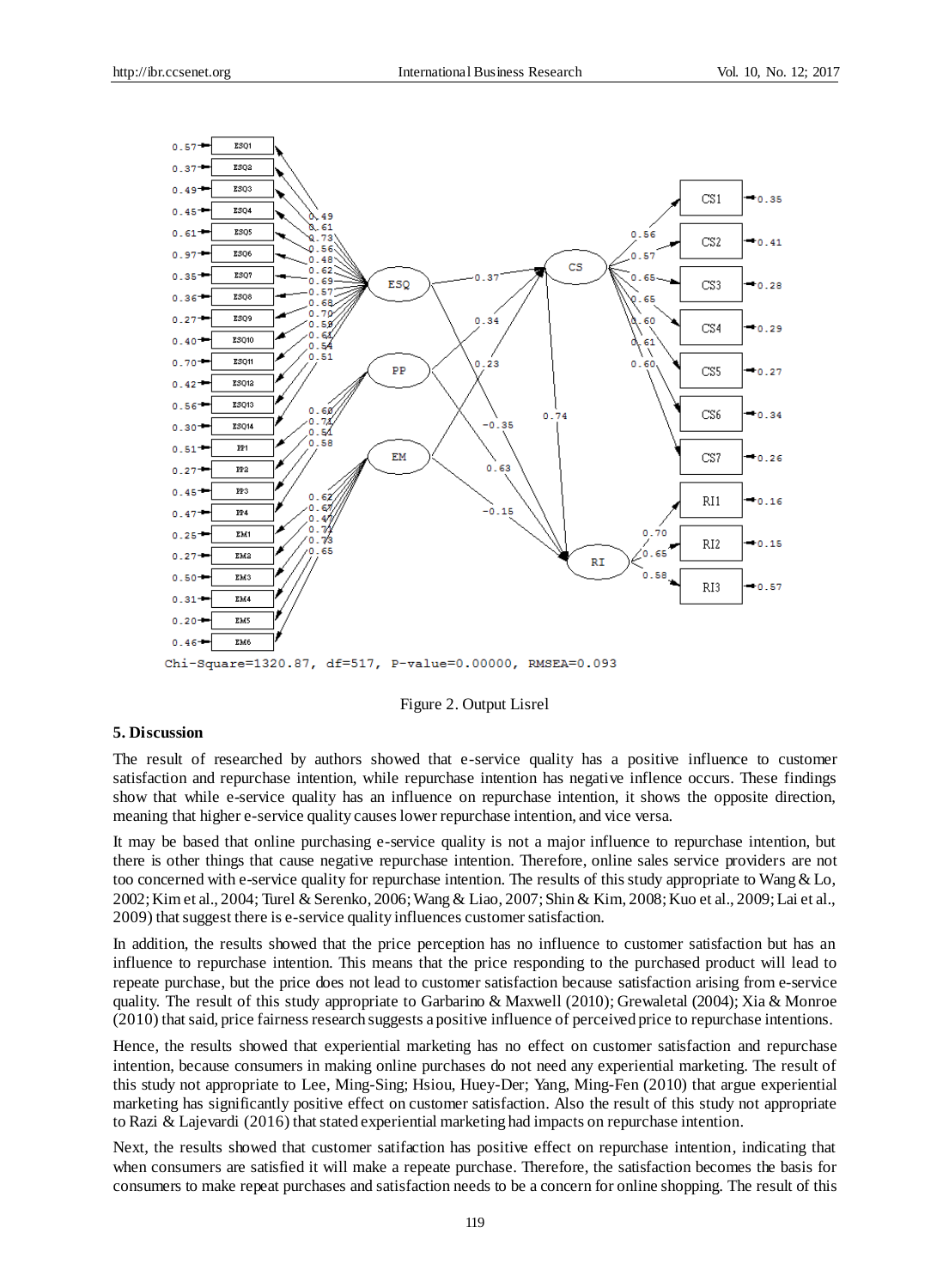study appropriate to (L.D. Pleessis, 2010) that said consumers who are satisfied with the performance of online shopping has positive influence to their repurchase intention.

The result showed that the effect of e-service quality and experiential marketing through customer satisfaction as mediation variable has no effect to repurchase intention, while price perception has an effect to repurchase intention through customer satisfaction.

#### **6. Conclusion**

There is the impact of e-service quality to customer satisfaction and repurchase intention, while repurchase intention has negative influence occurs. Hence the price perception has no influence to customer satisfaction but has an influence to repurchase intention. Besides, experiential marketing has no effect on customer satisfaction and repurchase intention. In addition, customer satifaction has positive effect on repurchase intention. The effect of e-service quality and experiential marketing through customer satisfaction as mediation variable has no effect to repurchase intention, while price perception has an effect to repurchase intention through customer satisfaction.

The implications of the results of this study indicate that consumers tend not to pay attention to e-service quality to improve satisfaction and repurchase, but more emphasis on the price of the product. Therefore for companies that sell through online can pay attention to prices compared to existing e-service quality.

### **References**

- Bagozzi, R., & Yi, Y. (1988). On the Evaluation of Structural Evaluation Models. *Journal of the Academy of Marketing Science*, *16,* 74-94. https://doi.org/10.1007/BF02723327
- Barrett, L. F., Mesquita, B., Ochsner, K. N., & Cross, J. J. (2007). The experience of emotion. *Annual Review of Psychology*, *58,* 373403. https://doi.org/10.1146/annurev.psych.58.110405.085709
- Bulut, Z. A. (2015). Determinants of repurchase intention in online shopping: a Turkish consumer's perspective. *International Journal of Business and Social Science*, *6*(10), Oktober.
- Chich, S. S. (2012). Empirical study pertaining to the effect of price on customer satisfaction with respect to Dominos and Pizza HUT. *International Journal of Applied Services Marketing Perspectives, 1*(2), October-December.
- Cronin Jr., J. J., Brady, M. K., & Hult, G. T. M. (2000) Assessing the Effects of Quality, Value, and Customer Satisfaction on Consumer Behavioral Intentions in Service Environments. *Journal of Retailing*, *76,* 193-218. https://doi.org/10.1016/S0022-4359(00)00028-2
- Engel, K. S., Moosbrugger, H., & Muller, H. (2003). Evaluating the Fit of Structural Equation Models: Tests of Significance and Descriptive Goodness-of-Fit Measures. *Methods of Psychological Research Online*, *8*(2), 23-74.
- Feick, L. F., & Lind, L. P. (1987). The market maven: a diffuser of marketplace information. *Journal of Marketing, 51*(January), 83-97. https://doi.org/10.2307/1251146
- Fornell, C. (1992). A National Customer Satisfaction Barometer: The Swedish Experience. *Journal of Marketing*, *56,* 6-21. [Citation Time(s):2]. https://doi.org/10.2307/1252129
- Garbarino, E., & Maxwell, S. (2010). Consumer response to norm-breaking pricing events in e-commerce. *Journal of Business Research*, *63,* 1066-1072. https://doi.org/10.1016/j.jbusres.2008.12.010
- Grewal, D., Ailawadi, K. L., Gauri, D., Hall, K., Kopalle, P., & Robertson, J. R. (2011). Innovations in retail pricing and promotions. *Journal of Retailing*, *87S,* S43–S52. https://doi.org/10.1016/j.jretai.2011.04.008
- Ha, H. Y., Janda, S., & Muthaly, S. K. (2010). A new understanding of satisfaction model in e-re-purchase situation. *European Journal of Marketing, 44,* 997-1016. https://doi.org/10.1108/03090561011047490
- Hair, et., al (2006). *Multivariate Data Analysis*. New Jersey: Pearson Education. pp. 373
- Hsin, H. C., You-Hua, W., & Wen-Ying, Y. (2009). The impact of e-service quality, customer satisfaction and loyalty on e-marketing: Moderating effect of perceived value. *Total Quality Management & Business Excellence*, *20*(4).
- Ibsan, E., Balarabe, F., & Jakada, B. (2016). Customer Satisfaction and Repurchase Intention. *Developing Country Study*, *6*(2). ISSN 2224-607X (Papers) ISSN 2225-0565 (Online),
- Indrawati & Fatharani, U. S. (2016). The Effect Of Experiential Marketing Towards Customer Satisfaction On Online Fashion Store In Indonesia. *Asis Pacific Journal of Advanced Business and Social Studies*, *2*(2).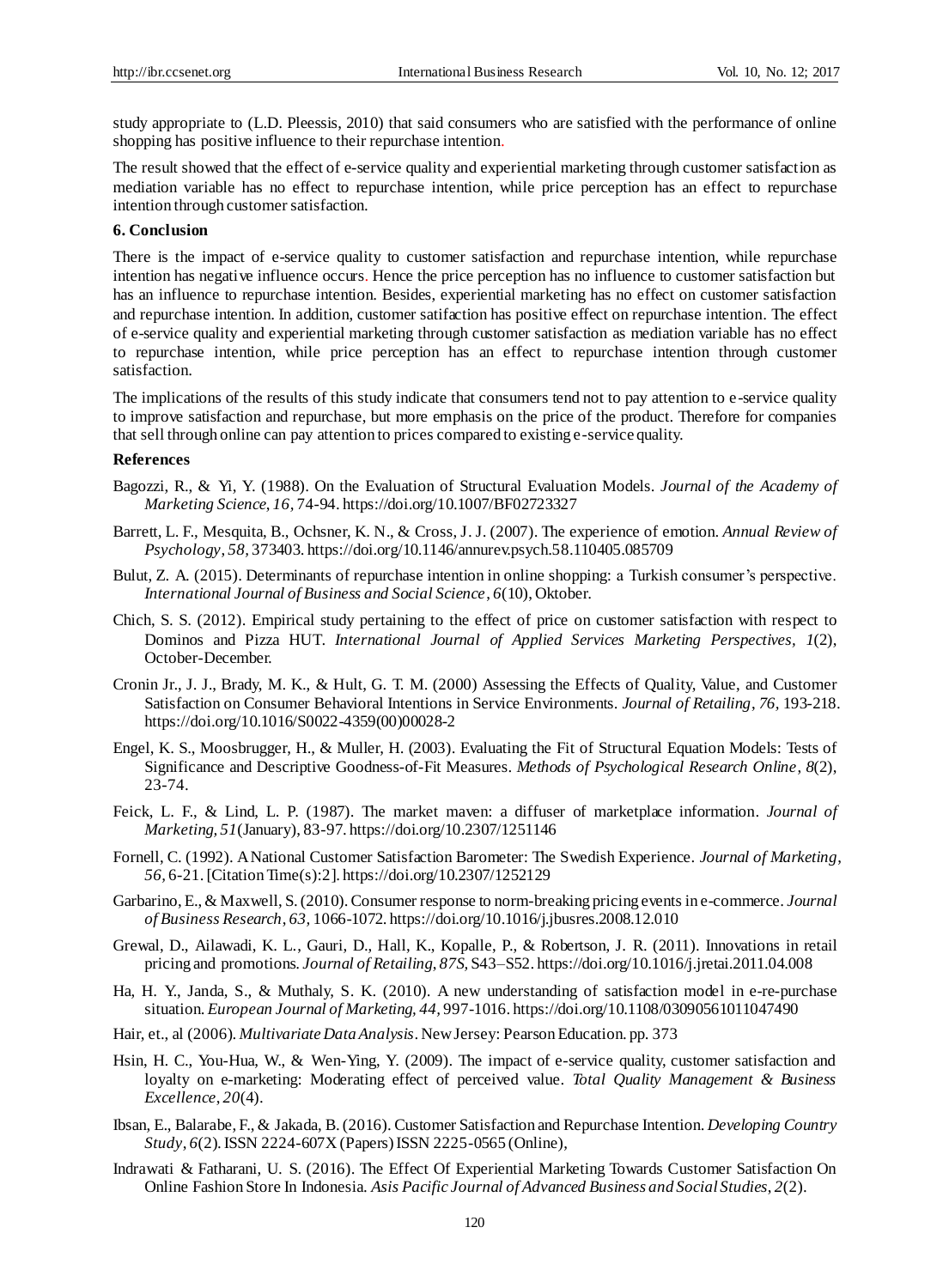- Jain & Kumar (2011). Measurement of E-Service Quality: An Empirical Study On Online Railway Ticket Reservation Website Service. *Sri Krishna International Research & Educational Consortium*, *2*(1).
- Kim, C., Galliers, R. D., Shin, N., & Ryoo, J. H. (2012). Factors influencing Internet shopping value and customer repurchase intention. *Electronic Commerce Research and Applications*, *11*(4), 374-387. https://doi.org/10.1016/j.elerap.2012.04.002
- Kim, M. K., Park, M. C., & Jeong, D. H. (2004). The effects of customer satisfaction and switching barrier on customer loyalty in Korean mobile telecommunication services. *Telecommunications policy*, *28*(2), 145-159. https://doi.org/10.1016/j.telpol.2003.12.003
- Kotler, P. (2010). *Marketing Management*, Prentice Hall, Inc, New York, 2010.
- Kotler, P., & Keller, K. L. (2012). *Marketing Management*, 14ed, England, Pearson Education Limited.
- Kuo, Y. F., Wu, C. M., & Deng, W. J. (2009). The relationships among service quality, perceived value, customer satisfaction, and post-purchase intention in mobile value-added services. *Computers in human behavior*, *25*(4), 887-896. https://doi.org/10.1016/j.chb.2009.03.003
- Lai, F., Griffin, M., & Babin, B. J. (2009). How quality, value, image, and satisfaction create loyalty at a Chinese telecom. *Journal of Business Research*, *62*(10), 980-986. https://doi.org/10.1016/j.jbusres.2008.10.015
- Lee, M. S., Hsiou, H. D, & Yang, M. F. (2010). The study of the relationships among experiential marketing, service quality, customer satisfaction and customer loyalty. *International journal of organization innovation (Online); Hobe Sound* 3.2 (Fall 2010), 352-378
- Maghnati et.al. (2012). Exploring the relationship between experiential marketing and experiential.value in the smartphone industri. *International Business Research* ch, *5*(11).
- Oliver, R. I. (1980). A cognitive model of antecedents and consequencies of satisfaction decisions. *Journal of Markerting Research*, *17*(4), 460-469. https://doi.org/10.2307/3150499
- Park, C. H., & Kim, Y. G. (2003). Identifying key factors affecting consumer purchase behavior in an online shopping context. *International Journal of Retail & Distribution Management, 31*(1), 16-29. https://doi.org/10.1108/09590550310457818
- Peattie, K., & Peters, L. (1997). The Marketing Mix in third age of computing. *Marketing Intell. Plann*, *15,* 142-150. https://doi.org/10.1108/02634509710165948
- Pleessis, L. D. (2010). *Customer relationship management and its influence on customer loyalty at Liberty Life in South Africa*. University of Johannesberg, 2010.
- Razi, F. F., & Lajevaerdi (2016). Sense Marketing, Experiential Marketing, Customer Satisfaction and Repurchase Intention. *Journal of Marketing and Consumer Research, 21.* ISSN 2422-8451 An International Peer-reviewed Journal.
- Santoso & Aprianingsih (2017). The Influence of Perceived Service and E-Service Quality To Repurchase Intention the Mediating Role of Customer Satisfaction, Case Study: Go-Ride in Java. *Jurnal of Business and Managment*, *6*(1).
- Schmitt, B. H. (1999). Experiential Marketing. *Journal of Marketing Management. 15*(1), *53*-67. https://doi.org/10.1362/026725799784870496
- Shin, D. H., & Kim, W. Y. (2008). Forecasting customer switching intention in mobile service: An exploratory study of predictive factors in mobile number portability. *Technological Forecasting and Social Change*, *75*(6), 854-874. https://doi.org/10.1016/j.techfore.2007.05.001
- Swaid, S. I., & Wigant, R. T. (2009). Measuring the quality of e-service: Scale development and initial validation. *Journal of Electronic Commerce Research*, *10*(1), 13-28.
- Than, C. R., & Grandon, E. (2002). An exploratory examination of factors affecting online sales", *Journal of Computer Information Systems*, *42*(3), 87-93.
- Tianxiang, S., & Chunlin, L. (2010). An empirical study on the effect of e-service quality on online customer satisfaction and loyalty. *Nankai Business Review International*, *1*(3).
- Turel, O., & Serenko, A. (2006). Satisfaction with mobile services in canada: an empirical investigation. *Telecommunications Policy*, *30*(5-6), 314-331. https://doi.org/10.1016/j.telpol.2005.10.003
- Wang, Y. S., & Liao, Y. W. (2007). The conceptualization and measurement of m-commerce user satisfaction.